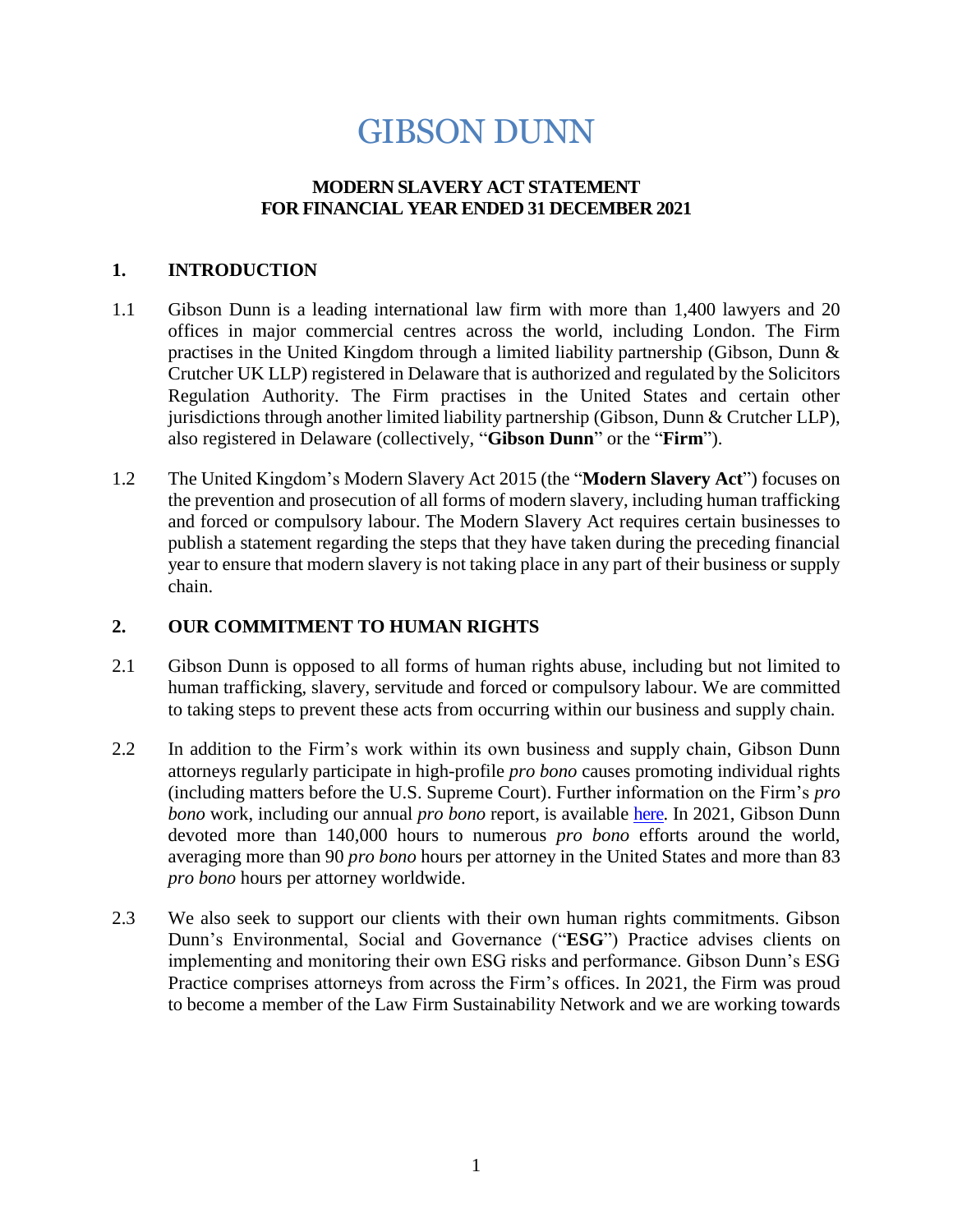the American Legal Industry Sustainability Standards certification, having also recently joined the Legal Sustainability Alliance in the UK.

### **3. RISK ASSESSMENT**

- 3.1 Over the past financial year, leaders of Gibson Dunn's London office and Firm attorneys with relevant expertise in the field of supply chain transparency have continued to evaluate and monitor the risks of slavery and human trafficking taking place in the Firm's business and supply chain. Given that the Firm is a professional services business and its supply chains are generally comprised of office space/equipment and technology, facilities, transportation, recruitment and financial services, we believe that those risks are relatively low.
- 3.2 Nonetheless, in recognition of the importance of these issues, and as part of the Firm's own sustainability commitments, work is ongoing to evaluate the Firm's supply chain, taking into account diversity and sustainability metrics. In 2021, the Firm also engaged a third party sustainability ratings business to conduct a review of the Firm's supply chain.

# **4. POLICIES AND PROCEDURES**

- 4.1 The Firm maintains a number of policies and procedures relevant to the prevention of slavery and human trafficking, including policies requiring ethical conduct by firm attorneys and staff. The Firm also maintains policies covering topics such as equal employment opportunities, prohibiting harassment in employment and compliance with all applicable laws.
- 4.2 Gibson Dunn's Global Procurement Team seeks appropriate assurances (primarily through purchasing or services agreements) from its suppliers that they are complying with all applicable laws. In agreements with certain major suppliers, the Firm has secured the inclusion of rights to conduct on-site inspections and audits of the suppliers' facilities. This includes contracts in jurisdictions where there is a perceived elevated risk of modern slavery.

# **5. INTERNAL PROGRAMMES & TRAINING**

- 5.1 Gibson Dunn operates a Global Wellness initiative for all personnel that is dedicated to the physical, emotional and psychological wellbeing of our attorneys and staff. The programme ran throughout the financial year, notwithstanding the challenges of COVID-19. Services such as counselling, access to a mental health first aider in each office and yoga and meditation classes were offered to all personnel within the Firm.
- 5.2 In addition to a mature and robust diversity programme, Gibson Dunn provides mandatory "Unconscious Bias" and "Respect in the Workplace" training. The Firm has been ranked